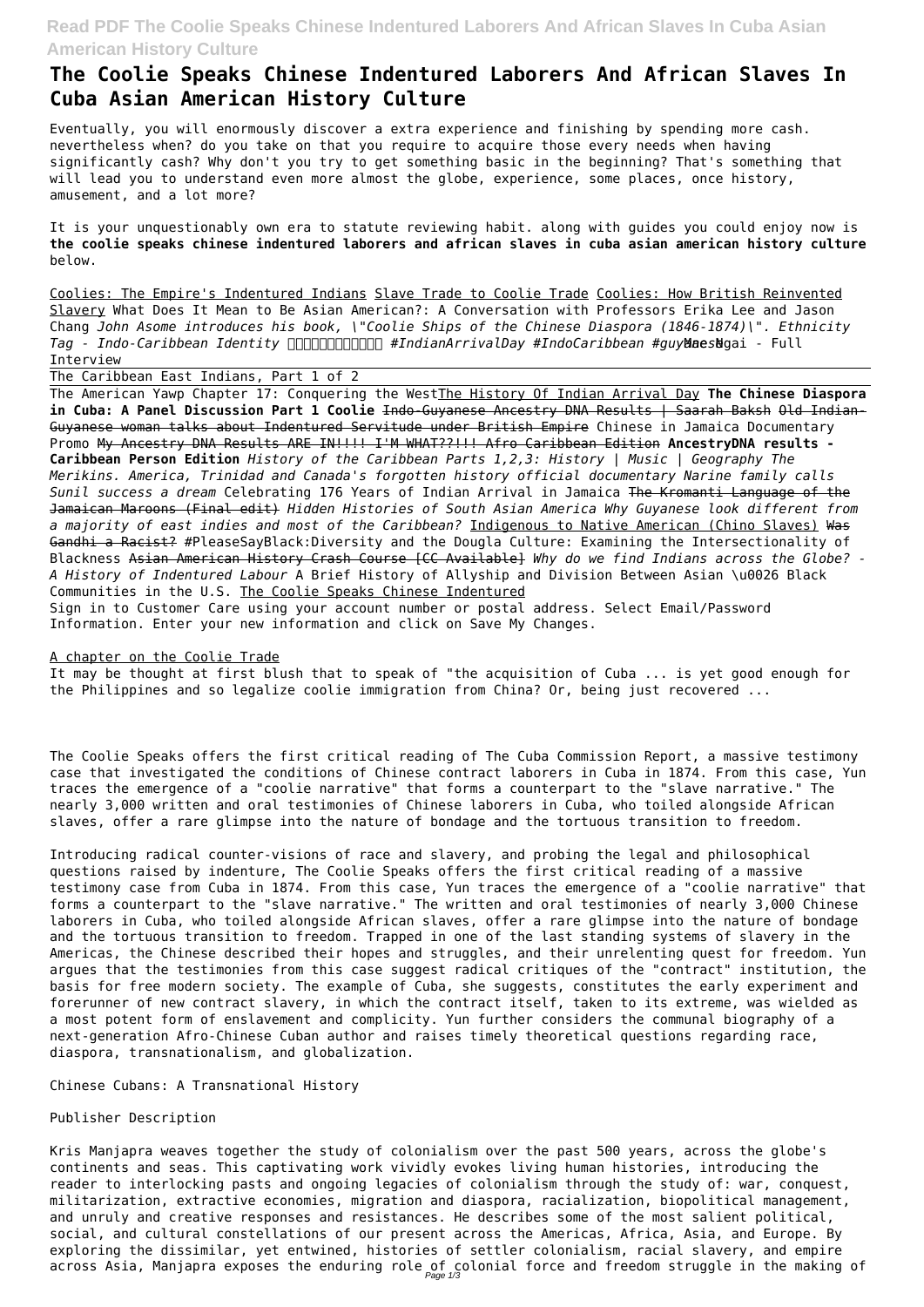## **Read PDF The Coolie Speaks Chinese Indentured Laborers And African Slaves In Cuba Asian American History Culture**

our modern world.

In 1903, a young woman sailed from India to Guiana as a "coolie"—the British name for indentured laborers who replaced the newly emancipated slaves on sugar plantations all around the world. Pregnant and traveling alone, this woman, like so many coolies, disappeared into history. In Coolie Woman—shortlisted for the 2014 Orwell Prize—her great-granddaughter Gaiutra Bahadur embarks on a journey into the past to find her. Traversing three continents and trawling through countless colonial archives, Bahadur excavates not only her great-grandmother's story but also the repressed history of some quarter of a million other coolie women, shining a light on their complex lives. Shunned by society, and sometimes in mortal danger, many coolie women were either runaways, widows, or outcasts. Many of them left husbands and families behind to migrate alone in epic sea voyages—traumatic "middle passages"—only to face a life of hard labor, dismal living conditions, and, especially, sexual exploitation. As Bahadur explains, however, it is precisely their sexuality that makes coolie women stand out as figures in history. Greatly outnumbered by men, they were able to use sex with their overseers to gain various advantages, an act that often incited fatal retaliations from coolie men and sometimes larger uprisings of laborers against their overlords. Complex and unpredictable, sex was nevertheless a powerful tool. Examining this and many other facets of these remarkable women's lives, Coolie Woman is a meditation on survival, a gripping story of a double diaspora—from India to the West Indies in one century, Guyana to the United States in the next—that is at once a search for one's roots and an exploration of gender and power, peril and opportunity.

The Coolie Trade The phenomenon of indentured labor, which followed upon the abolition of slavery, spread throughout the Western world in the latter two-thirds of the nineteenth century, appearing in such far-flung places as Mauritius, South Africa, Latin America, Australia, Malaya, and the Fiji Islands. Indentured labor, i.e., labor contracted under penal sanctions, was essentially a compulsory system of labor, which in practice differed little from slavery. Unlike slaves, indentured workers were supposed to receive a monthly wage, and their term of service, at least in principle, was for a fixed period of from five to eight years; but these provisions were not always adhered to, and in all other respects, indentured workers were no better off than the slaves they replaced. The widespread appearance of indentured labor is not adequately accounted for by either of the two major schools of thought in the controversy over the downfall of slavery. If the primary motivations for the abolition of slavery were humanitarian, then why did humanitarians look the other way when slave owners resorted to another form of forced labor in the system of indenture? If, on the other hand, the abolition of slavery was an economic consequence of the rise of industrialism and capitalism, as Eric Williams in his Capitalism and Slavery would have us believe, then why did the same factors, which rejected forced African labor, so easily accept forced Chinese and Indian labor? Did the principles of humanitarianism not also extend to the peoples of Asia? Or did some latent racism preclude "Asiatics" (as Chinese and Indians were called), or at least preclude them from being defended with the same vigor as Africans? Or, lulled into a false sense of security and accomplishment, were humanitarians taken in by the trappings of indenture the written contract, the monthly wage, and the limitation on the period of service? The latter could be an out for the humanitarian interpretation of the abolition movement, but what of the economic determinism of the Williams school? Indenture's camouflage might possibly have fooled the humanitarians, but the same could not be said of the economic forces of determinism. Perhaps the economic factors, like the humanitarian principles, did not have universal validity, but only applied to African slavery? The question must then be raised that perhaps indentured labor was an economically viable alternative both to slave and wage labor, at least in some areas of the world? And as such, was indenture a conscious hardnosed compromise between the proponents of slavery and the abolitionists? Else, how explain the fact that England, who led the fight against slavery and whose statesmen condemned slavery as the very antithesis of progress, also led the way in sanctioning indentured labor? It is the purpose of this work to present a comprehensive study of Chinese indentured labor in Latin America. In an attempt to place the coming of over 250,000 Chinese indentured laborers to the Caribbean and South America from 1847 to 1874 in some kind of historical perspective, this study traces the gradual rise and acceptance of the indentured system of labor in the Western world following upon the abolition of the slave trade and the emancipation of the slaves. Conditions both in China and in Latin America, which triggered and sustained a flow of Chinese labor for over a quarter of a century, are examined. The transoceanic passages of the Chinese laborers is chronicled. Finally, the experience of Chinese indentured labor in the Caribbean and South America is explored. This work relies heavily upon (1) the correspondence of consuls and diplomats on the China coast and in Latin America contained in the archives of the British Public Record Office and in the British Parliamentary Papers; (2) the China coast newspapers of the nineteenth century, both English and Portuguese, including the official weekly publications of the Hong Kong and M

The Chinese migration to the Latin America/Caribbean region is an understudied dimension of the Asian American experience. There are three distinct periods in the history of this migration: the early colonial period (pre-19th century), when the profitable three-century trade connection between Manila and Acapulco led to the first Asian migrations to Mexico and Peru; the classic migration period (19th to early twentieth centuries), marked by the coolie trade known to Chinese diaspora studies; and the renewed immigration of the late 20th century to the present. Written by specialists on the Chinese in Latin America and the Caribbean, this book tells the story of Asian migration to the Americas and contributes to a more comprehensive understanding of the Chinese in this important part of the world.

A generation before Brown v. Board of Education struck down America's "separate but equal" doctrine, one Chinese family and an eccentric Mississippi lawyer fought for desegregation in one of the greatest